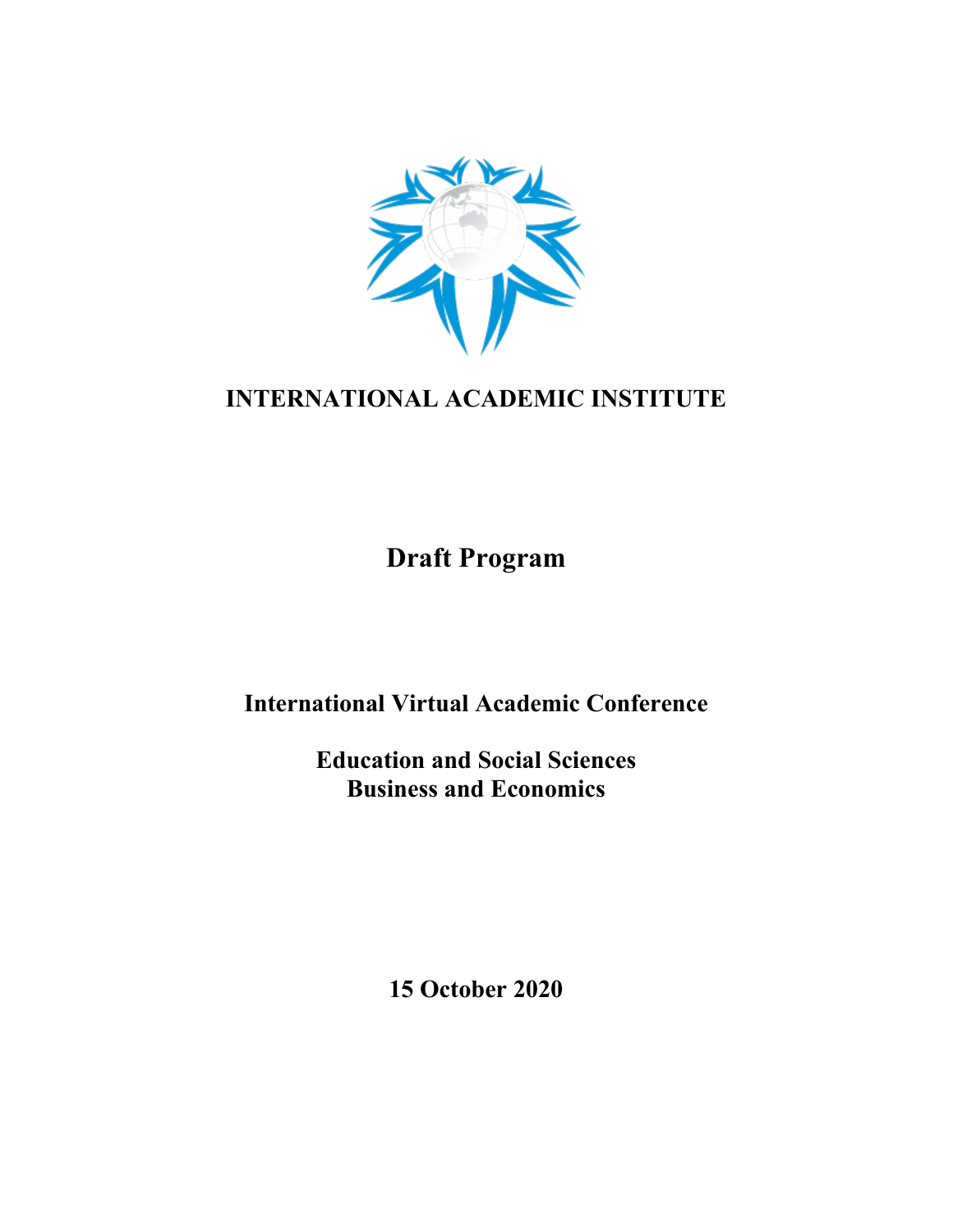#### **15 October 2020**

**11.15-11.30 Online registration of participants Time Zone: Central European Standard Time (GMT+02:00)**

#### **11.30- 11.50 Opening of the Conference**

Associate Prof. Hristina Runcheva Tasev, Ph.D., IAI Vice President

**Keynote Speaker:** Prof. Ing. Massimo Introzzi**,** *University of Milano Bicocca - IseDe* **"Covid-19: New World are We Ready"**

**11.50-13.15 Panel 1**

# **The use of statistical functions of selected software in a solution of a probability problem**

 $\mathcal{L}_\mathcal{L} = \{ \mathcal{L}_\mathcal{L} = \{ \mathcal{L}_\mathcal{L} = \{ \mathcal{L}_\mathcal{L} = \{ \mathcal{L}_\mathcal{L} = \{ \mathcal{L}_\mathcal{L} = \{ \mathcal{L}_\mathcal{L} = \{ \mathcal{L}_\mathcal{L} = \{ \mathcal{L}_\mathcal{L} = \{ \mathcal{L}_\mathcal{L} = \{ \mathcal{L}_\mathcal{L} = \{ \mathcal{L}_\mathcal{L} = \{ \mathcal{L}_\mathcal{L} = \{ \mathcal{L}_\mathcal{L} = \{ \mathcal{L}_\mathcal{$ 

#### **Martin Fajkus**

*Department of Mathematics, Faculty of Applied Informatics, Tomas Bata University in Zlin, Czech Republic*

### **Data Envelopment Analysis as a tool to evaluate the financial health of micro companies**

#### **Michaela Kavčáková1 , Emil Exenberger2**

*1 Technical University of Košice, Faculty of Economics, Department of Banking and investments, Slovak Republic*

*2\* Technical University of Košice, Faculty of Economics, Department of Applied Mathematics and Business Informatics, Slovak Republic*

### **Tax optimization of a self-employed person in the context of the method of bookkeeping in the condition of the Slovak Republic Róbert Oravský1 , Anna Bánociová2**

*1\*Department of Finance, Faculty of Economics Technical University of Košice, Slovak Republic 2 Department of Finance, Faculty of Economics Technical University of Košice, Slovak Republic*

### **Importance of Introduction and Application of Financial Management and Control in the Public Sector in BiH**

#### **Mag. oec. Antonio Vukoja1 , Matea Antonela Vukoja2**

*1\* Director of Audit Company UHY REVIDENT doo Mostar Certified Accountant and Certified and Internal and Forensic Auditor 2 Revident doo Grude asistent audit*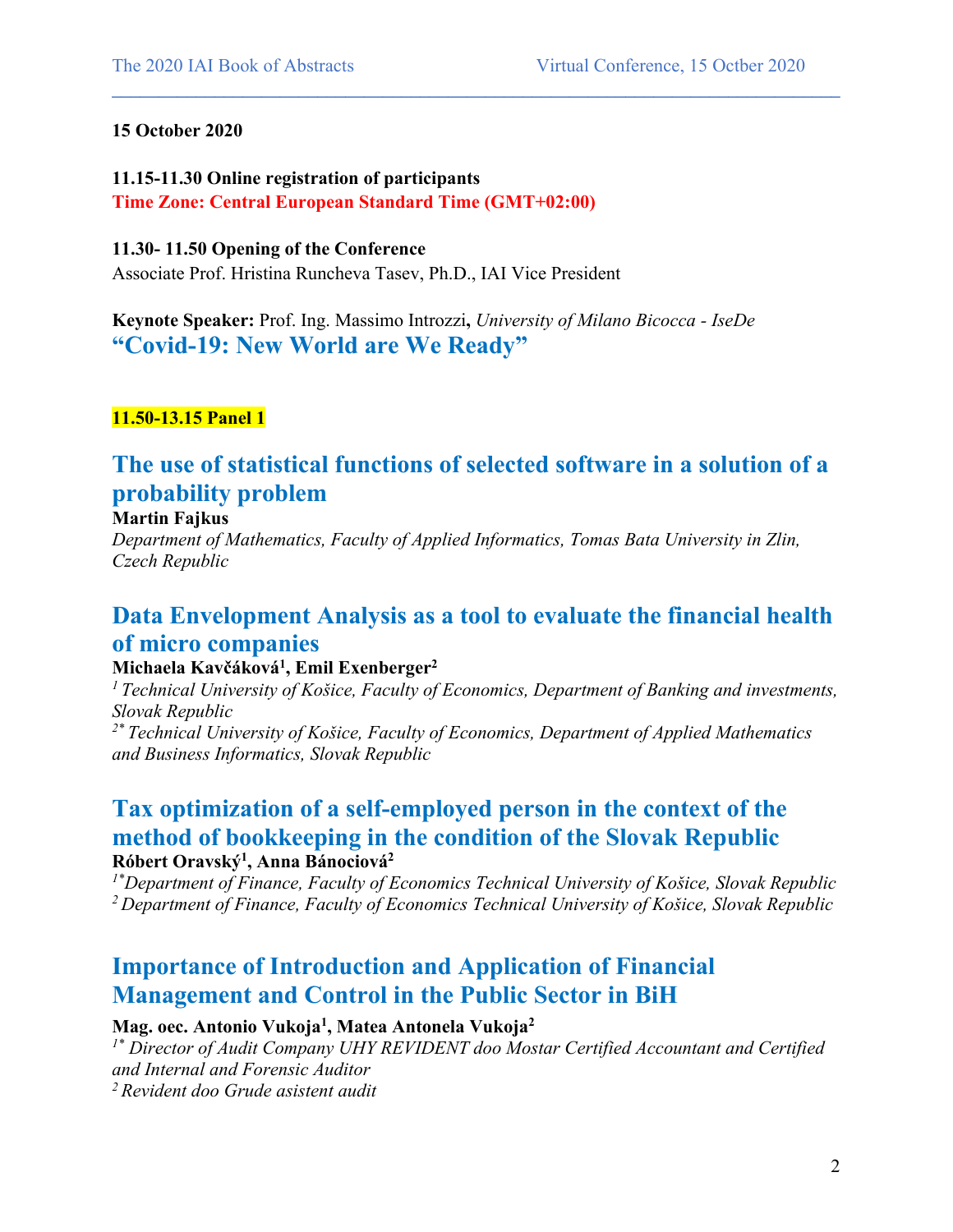# **Financial performance of airlines Literature review**

### **PhD. Andreas-Daniel COCIȘ**

*Department of Finance, Faculty of Economics and Business Administration, Babeş-Bolyai University, Cluj-Napoca, Romania;* 

 $\mathcal{L}_\mathcal{L} = \{ \mathcal{L}_\mathcal{L} = \{ \mathcal{L}_\mathcal{L} = \{ \mathcal{L}_\mathcal{L} = \{ \mathcal{L}_\mathcal{L} = \{ \mathcal{L}_\mathcal{L} = \{ \mathcal{L}_\mathcal{L} = \{ \mathcal{L}_\mathcal{L} = \{ \mathcal{L}_\mathcal{L} = \{ \mathcal{L}_\mathcal{L} = \{ \mathcal{L}_\mathcal{L} = \{ \mathcal{L}_\mathcal{L} = \{ \mathcal{L}_\mathcal{L} = \{ \mathcal{L}_\mathcal{L} = \{ \mathcal{L}_\mathcal{$ 

### **Input-output analysis of Slovak sectors**

**Ing. Dominika Varga Oravcová** *Department of Economics, Faculty of Economics, Technical University of Košice, Slovakia*

### **Internal audit and management of profit-oriented organizations**

**Đurđica Trivunović** *PhD Student, Republic of Serbia*

# **Comparison of value-added tax and turnover tax in the context of mitigation of tax evasion at the level of the European Union and the Slovak Republic**

### **Róbert Oravský1 , Anna Bánociová2**

*1\*Department of Finance, Faculty of Economics Technical University of Košice, Slovak Republic 2 Department of Finance, Faculty of Economics Technical University of Košice, Slovak Republic*

### **13.15-14.30 Panel 2**

### **Impact of external circumstances on risk management in banks Ivana Rađenović**

*PhD Student, Faculty of Economics, University of Novi Sad, Republic of Serbia*

# **The population ageing and age equality in the V4 countries**

**Denisa Kočanová**

*Department of Finance, Faculty of Economics, Technical University of Košice, the Slovak Republic*

### **Analysis and prediction of the development of private banking in the Slovak republic**

#### **Simona Juhásová**

*Technical university of Košice, Department of Finance, Faculty of Economics, Slovakia*